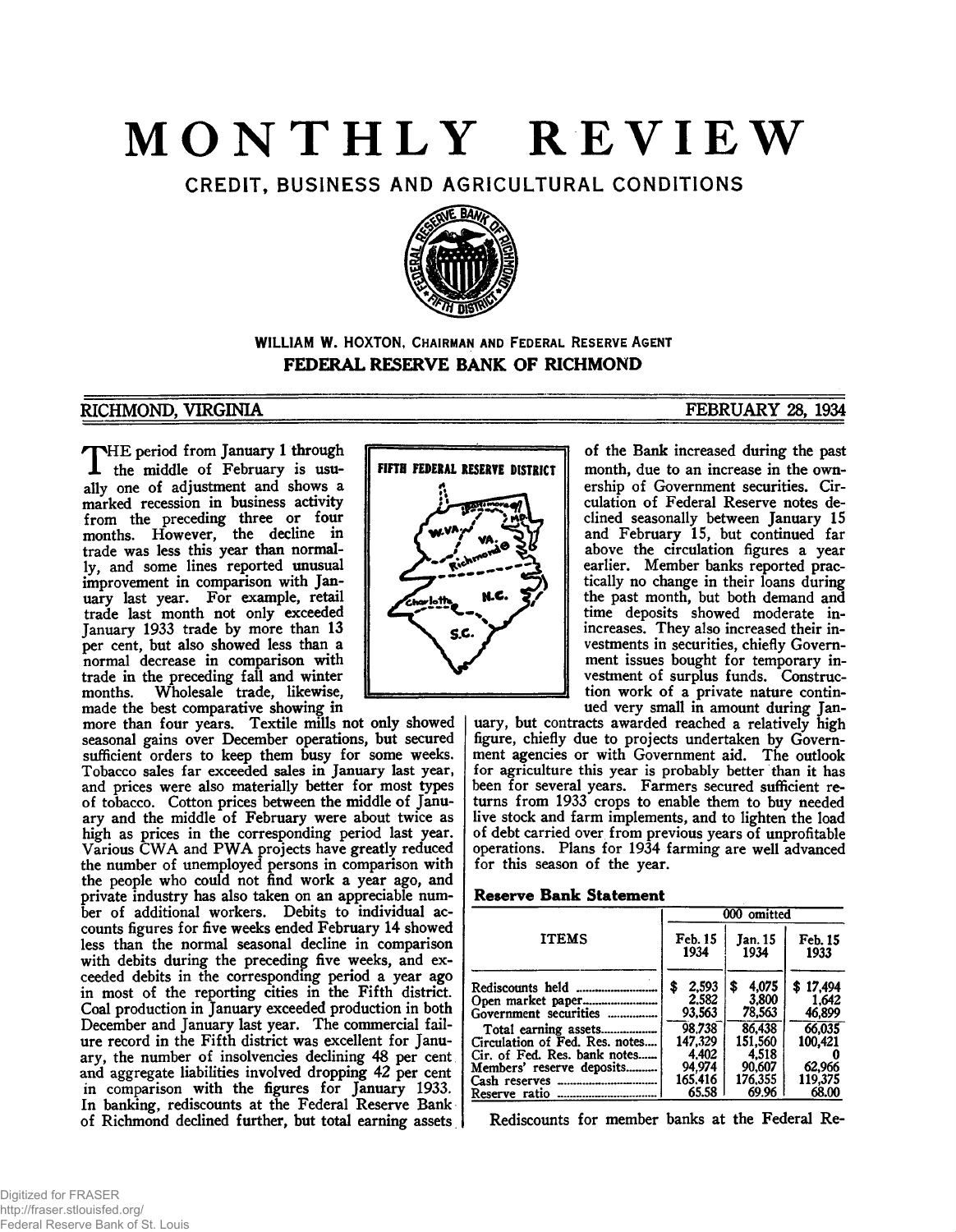serve Bank of Richmond continued to decrease between the middle of January and the middle of February, declining by \$1,482,000, and the portfolio of open market paper also dropped by \$1,218,000 during the month. On the other hand, the Bank increased its investments in Government securities by \$15,000,000, the result of the changes showing a net rise in total earning assets amounting to \$12,300,000 between January 15 and February 15. During the same period there was a seasonal decline in the circulation of Federal reserve notes totaling \$4,231,000, and Federal Reserve bank notes in circulation also declined by \$116,000. Member Bank reserve deposits, which are far above minimum legal requirements, rose by \$4,367,000 last month, and for a few days between the two dates used these reserves went even higher, passing the \$100,000,- 000 mark. The several changes mentioned in the statement, with others of less importance, reduced the cash reserves of the Federal Reserve Bank of Richmond by \$10,939,000 during the past month, and also lowered the ratio of reserves to note and deposit liabilities combined by 4.38 points.

Comparison of the February 15, 1934, figures with those reported for February 15, 1933, shows material changes in nearly all items during the year. Rediscounts for member banks declined by \$14,901,000, but holdings of open market paper rose by \$904,000, and ownership of Government securities increased by \$46,- 664,000, the changes giving a net increase of \$32,703,000 in total earning assets. The circulation of Federal reserve notes also rose during the year, by \$46,908,000, and there were \$4,402,000 of Federal Reserve bank notes outstanding at the middle of February this year, while last year none of these notes were in circulation. Member bank reserve deposits rose during the past year by \$32,008,000, and at the middle of February were not far from double the legal requirements. The several changes in items resulted in an increase of \$46,041,000 in cash reserves during the year, but the ratio of reserves to note and deposit liabilities combined declined by 2.42 points.

|  | <b>Member Bank Statement</b> |
|--|------------------------------|

| 000 omitted                                                                         |                                                                                     |                                                                                            |  |
|-------------------------------------------------------------------------------------|-------------------------------------------------------------------------------------|--------------------------------------------------------------------------------------------|--|
| Feb. 14<br>1934                                                                     | Jan. 10<br>1934                                                                     | Feb. 15<br>1933                                                                            |  |
| \$59,313<br>109,223<br>168.536<br>179,422<br>36,779<br>10.891<br>198,883<br>130,701 | \$59,030<br>109,293<br>168.323<br>168.212<br>34,047<br>11.081<br>195.011<br>129.514 | \$60,497<br>112,351<br>172.848<br>134.278<br>24.528<br>11,166<br>163,822<br>137,192<br>140 |  |
|                                                                                     |                                                                                     |                                                                                            |  |

The accompanying table shows the principal items of condition of twenty-eight regularly reported member banks in the Fifth reserve district as of three dates, thus affording opportunity for comparison of the latest available figures with those of the corresponding dates a month and a year earlier. It should be understood; that the figures in the table reflect conditions as of the report dates only, and are not necessarily the highest or lowest figures that occurred during the interval between the dates.

During the month between January 10 and February 14, both this year, total loans and discounts held by the twenty-eight reporting banks rose by \$213,000, loans on securities rising by \$283,000, while all other loans decreased by \$70,000. The reporting banks increased their investments in stocks and bonds by \$11,210,000 during the month, chiefly by the purchase of Government securities, and further increased their reserve balances at the reserve bank by \$2,732,000. Cash in vaults declined slightly during the past month, dropping by \$190,000. Aggregate deposits rose by \$5,059,000 between the middle of January and the middle of February, of which \$3,872,000 was in demand deposits and \$1,187,000 was in time deposits. None of the twenty-eight reporting banks were borrowing at the reserve bank on either January 10 or February 14.

In comparison with condition figures reported for February 15, 1933, those for February 14, 1934, show material changes in several items. Total loans and discounts in the twenty-eight banks decreased moderately during the year, loans on securities declining by \$11,184,000 and all other loans decreasing by \$3,128,- 000. On the other hand, during the year the reporting banks increased their investments in bonds and other securities, chiefly Governments, by \$45,144,000, and raised their reserve balances at the reserve bank by \$12,251,000. Cash in vaults dropped \$275,000 during the year. Aggregate deposits rose by \$28,570,000, demand deposits rising by \$35,061,000 while time deposits dropped by \$6,491,000. The reporting banks were borrowing nothing at the Federal Reserve Bank of Richmond on February 14, compared with \$140,000 borrowed by the same banks on February 15, 1933.

#### **Time and Savings Deposits**

Time deposits in twenty-eight reporting member banks and aggregate deposits in eleven mutual savings banks in Baltimore totaled \$317,206,433 at the end of January 1934, a higher figure than \$315,035,743 reported at the end of December 1933 but 8 per cent less than \$344,458,813 reported at the end of January last year. Both reporting member banks and mutual savings banks showed declines in time and savings deposits during the year.

#### **Debits to Individual Accounts**

Aggregate payments by check drawn on clearing house banks in twenty-three cities of the Fifth Federal reserve district are shown in the accompanying table for three equal periods of five weeks, thus affording opportunity for comparison of the latest figures, for the five weeks ended February 14, 1934, with those for the preceding like period this year and the corresponding period a year ago.

Aggregate debits in the five weeks ended February 14 totaling \$944,825,000 showed a seasonal decrease of \$25,657,000, or 2.6 per cent, in comparison with \$970,-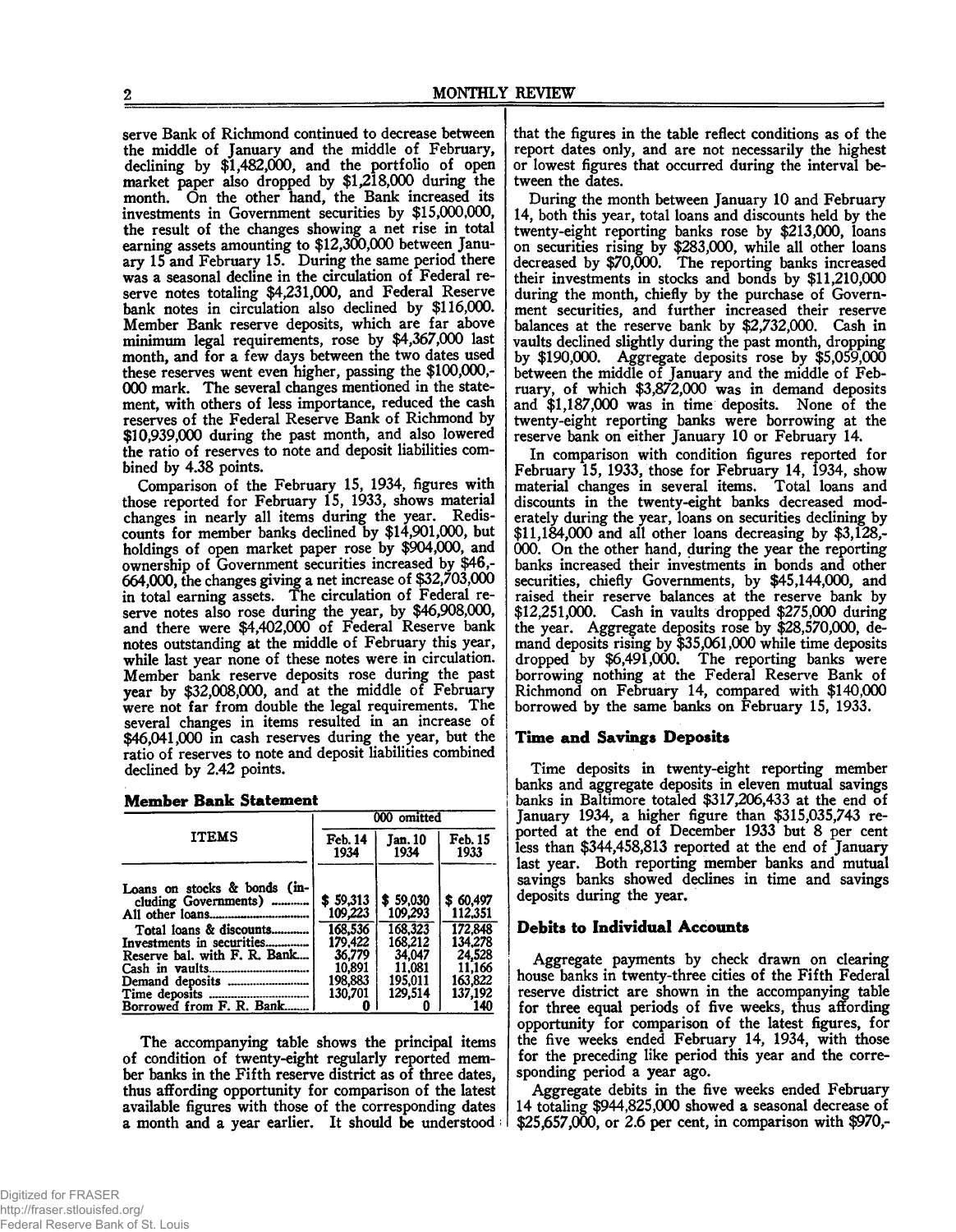|                                                                                                                                                                                                                                                                                                                                                                                                                           | 000 omitted<br><b>Total Debits, Five Weeks Ended</b>                                                                                                                                                                    |                                                                                                                                                                                                                      |                                                                                                                                                                                                                               |  |
|---------------------------------------------------------------------------------------------------------------------------------------------------------------------------------------------------------------------------------------------------------------------------------------------------------------------------------------------------------------------------------------------------------------------------|-------------------------------------------------------------------------------------------------------------------------------------------------------------------------------------------------------------------------|----------------------------------------------------------------------------------------------------------------------------------------------------------------------------------------------------------------------|-------------------------------------------------------------------------------------------------------------------------------------------------------------------------------------------------------------------------------|--|
| <b>CITIES</b>                                                                                                                                                                                                                                                                                                                                                                                                             |                                                                                                                                                                                                                         |                                                                                                                                                                                                                      |                                                                                                                                                                                                                               |  |
|                                                                                                                                                                                                                                                                                                                                                                                                                           | Feb. 14,<br>1934                                                                                                                                                                                                        | Jan. 10.<br>1934                                                                                                                                                                                                     | Feb. 15.<br>1933                                                                                                                                                                                                              |  |
| Asheville, N. C<br>Baltimore, Md.<br>Charleston, S. C<br>Charleston, W. Va<br>Charlotte, N. C<br>Columbia, S. C<br>Cumberland, Md.<br>Danville, Va.<br>Durham, N. C<br>Greensboro, N. C<br>Greenville, S. C<br>Hagerstown, Md.<br>Huntington, W. Va<br>Lynchburg, $Va$ .<br>Newport News, Va<br>Norfolk, Va.<br>Portsmouth, Va.<br>Raleigh, N. C<br>Richmond, Va.<br>Roanoke, Va.<br>Washington, D. C<br>Wilmington, N. C | \$10.289<br>262,802<br>12,406<br>32,880<br>44,454<br>17,679<br>6,258<br>9,485<br>32,883<br>11.291<br>15.121<br>5,881<br>11,323<br>16,485<br>6,946<br>41,626<br>3.225<br>30,524<br>126,115<br>20,448<br>183.636<br>8.057 | 9,903<br>259,238<br>12,850<br>47,230<br>43,229<br>17,421<br>6.586<br>10,993<br>33,150<br>8,950<br>14.381<br>6,013<br>12,819<br>16,117<br>8.465<br>47,321<br>3.681<br>27,489<br>134,098<br>23,386<br>182.655<br>8.503 | 8,059<br>S.<br>273,683<br>10,758<br>31,239<br>35,570<br>17,796<br>5.301<br>5,576<br>16,944<br>11.601<br>10,557<br>$-5,457$<br>10,586<br>13,063<br>7,146<br>34,324<br>3,333<br>18,109<br>124,323<br>20,344<br>201,878<br>7.333 |  |
| Winston-Salem, N. C.                                                                                                                                                                                                                                                                                                                                                                                                      | 35,011                                                                                                                                                                                                                  | 36,004                                                                                                                                                                                                               | 25,781                                                                                                                                                                                                                        |  |
| Fifth District Totals                                                                                                                                                                                                                                                                                                                                                                                                     | \$944,825                                                                                                                                                                                                               | \$970,482                                                                                                                                                                                                            | \$898,761                                                                                                                                                                                                                     |  |

482,000 of debits in the preceding period, ended January 10. However, the comparison is more favorable than in most years, the decrease in the later period being materially less than usually occurs, and nine of the reporting cities actually sending in larger figures for the later period.

Debits in the five weeks ended February 14 this year show an increase of \$46,064,000, or 5.1 per cent, in comparison with debits totaling \$898,761,000 in the five weeks ended February 15 last year. All of the twenty-three cities except six reported higher figures for the 1934 period, and the decreases in four of the six cities—Baltimore, Columbia, Greensboro and Washington—were due chiefly to funds which are tied up in closed banks and are not therefore available for ordinary commercial transactions.

#### **Commercial Failures**

*The Dun & Bradstreet Monthly Review,* in commenting on business failures in the United States in January 1934, says that the number of insolvencies was smaller than for any other January in many years, and showed less than the normal seasonal increase in comparison with the number of insolvencies in December 1933. In January this year there were 1,364 failures, compared with 1,132 in December and 2,919 in January a year ago. Insolvencies in January are usually at the high point of the year, but January bankruptcies this year were fewer than failures in any of the first eight months of last year. Aggregate liabilities involved in January 1934 bankruptcies totaled \$32,905,428, compared with \$27,200,432 in December and \$79,100,602 in January 1933. In the Fifth reserve district, January 1934 failures numbered only 98, with liabilities

amounting to \$1,764,717, compared with 187 insolvencies for a total of \$3,056,287 in January 1933, decreases of 48 per cent and 42 per cent in number and liabilities, respectively. Last month's figures for both number of failures and aggregate liabilitits involved were the lowest reported for any January since 1920.

#### **Employment**

Employment has broadened moderately in recent weeks on work largely provided for by CWA and PWA funds, but outside work has been seriously retarded since the first of February by very severe weather. Improvement in the demand for workers has also been reported in private industry and in distribution, but private construction work continues at a very low level, and shows no signs of material improvement in the near future. Work from CWA funds has recently been provided to assist some professional classes and clerical workers, both men and women, who were not helped by the earlier relief projects. A disappointing feature of the situation is that artificial relief work planned as a temporary measure has apparently not stimulated sufficient improvement in private industry to absorb the workers as they may be released by completion of CWA and PWA projects.

#### **Coal Production**

Bituminous coal production in the United States totaled approximately 32,916,000 net tons in January 1934, in comparison with 29,600,000 tons in December and 27,060,000 tons in January 1933. Total production during the present coal year to February 10 amounted to 294,071,000 net tons, an increase of 14 per cent over production to the corresponding date last year. Shipments of coal through Hampton Roads this calendar year, through February 10, totaled 1,881,679 net tons, compared with 2,278,317 tons shipped to the same date in 1933 and 2,615,825 tons in 1929.

In its February 10 report, the Bureau of Mines, Department of Commerce, gave annual production figures of soft coal by states for the past year. In 1933 West Virginia mined 90,770,000 net tons, leading all states. Virginia produced 8,390,000 tons, and Maryland dug 1,500,000 tons. Total production in 1933 in the Fifth district was 100,660,000 net tons, or 30.7 per cent of National production totaling 327,940,000 tons. Last year's percentage of total production was higher in the Fifth district than 30.6 per cent for 1932, 29.5 per cent for 1931, 28.9 per cent for 1930, and was also above 28.8 per cent for 1929, before the depression set in.

#### **Textiles**

Tht textile industry was very active in January, and showed more than a seasonal increase over December operations. However, Fifth district mills did not quite reach the level of operations of January last year, code restrictions holding the mills down to some extent. The three textile manufacturing states in the Fifth district used 231,555 bales of cotton in January, 45.58 per cent of National consumption totaling 508,034 bales. North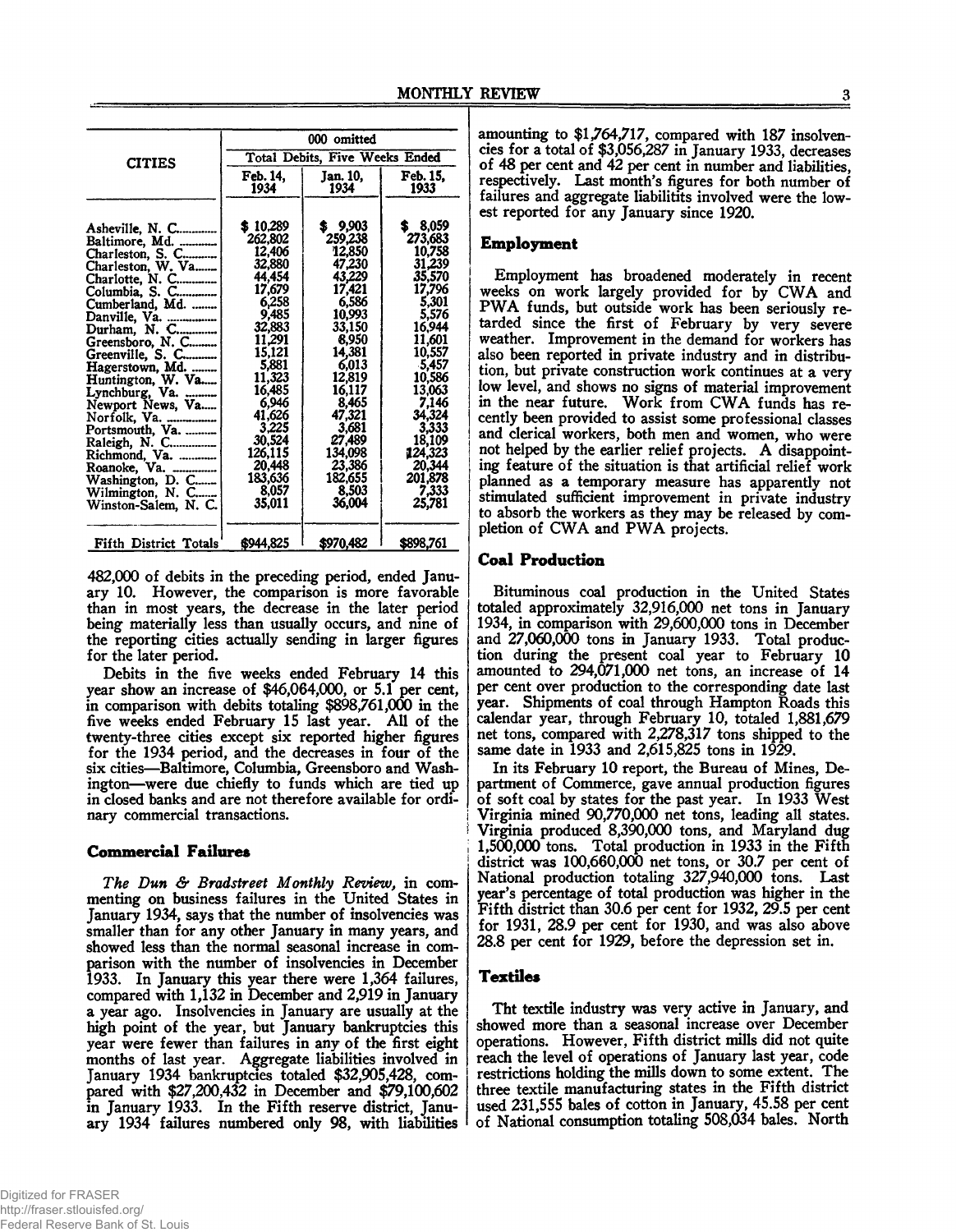Carolina used 116,993 bales in January, South Carolina 100,496 bales, and Virginia 12,122 bales, North Carolina and Virginia figures exceeding those for January last year. In December 1933 the Fifth district used 158,124 bales, or 45.39 per cent of the United States total, and in January 1933 the district consumed 235,897 bales, or 50.17 per cent of the National total. January 1934 consumption of cotton in the Fifth district rose 46.44 per cent above December consumption, a higher figure than 45.82 per cent increase for the United States as a whole, but the district consumption last month in comparison with consumption in January 1933 declined 1.84 per cent while the United States showed an increase of 8.05 per cent.

#### **Cotton Statistics**

*Spot cotton prices* on ten leading Southern markets continued an upward trend during the past month, and advanced from an average of 10.71 cents per pound on January 12 to 12.29 cents per pound on February 16, the latest date for which official figures are available. On February 17 last year the average price was only 5.91 cents, this year's price on the corresponding date showing an increase of approximately \$32 a bale.

*Cotton consumption* in American mills in January 1934 totaled 508,034 bales, according to the report of the Bureau of the Census made public on February 14. This figure shows a seasonal increase over 348,393 bales consumed during the month of December 1933, and is 8.1 per cent higher than 470,182 bales consumed in January 1933. Total consumption during the six months of the present cotton year amounted to 2,923,- 724 bales, compared with 2,812,187 bales consumed during the six months ended January 31, 1933. Cotton on hand at manufacturing establishments on January 31, 1934, totaled 1,602,044 bales, compared with 1,- 641,742 bales held on December 31,1933, and 1,499,129 bales held on January 31, 1933. Bales in public warehouses and compresses numbered 9,500,915 at the end of January, against 10,313,461 bales at the end of December, and 10,020,533 bales on January 31, 1933. Exports of cotton totaled 739,352 bales in January, compared with 820,099 bales sent abroad in December 1933 and 793,676 bales in January 1933, and exports in the six months of the present cotton year—August 1-January 31, inclusive—totaled 4,919,450 bales against 5,039,724 bales shipped over seas in the corresponding six months ended January 31, 1933.. . Imports last month totaled 12,698 bales, compared with 14,013 bales imported in December and 21,352 bales in January 1933. Spindles active in the United States at some time in January 1934 numbered 25,653,324, compared with 24,840,870 in December 1933 and 23,753,638 in January 1933. Consumption of cotton in the cotton growing states totaled 406,343 bales in January, compared with 282,941 in December and 396,998 bales used in January 1933. Last month's consumption in the cotton growing states amounted to 79.98 per cent of National consumption, compared with 84.43 per cent of National consumption used in the cotton growing states in January a year ago. Of the 406,343 bales

consumed in the cotton growing states last month, Fifth district states used 231,555 bales, or 56.99 per cent, compared with 59.42 per cent in January 1933.

#### **Tobacco M arketing**

*Virginia* sales of leaf tobacco during January amounted to 29,051,968 pounds, at an average of \$11.85 per hundred, according to reports to the Virginia Commissioner of Agriculture. Sales for January 1933 were 19,096,922 pounds, and the average price during that month was \$8.61 per hundred pounds. Total sales of all types of tobacco through January 31 amounted to 91,714,150 pounds, and the average season price was \$15.17, compared with 55,743,902 pounds sold at an average of \$9.04 for the same period of the preceding year. Flue-cured sales for January 1934 amounted to 16,881,501 pounds at an average price of \$13.94 per hundred, which compares with 9,413,527 pounds sold at an average of \$6.42 in January 1933. Fire-cured markets were open only ten days last month, and consequently sales were much smaller than usual, the total for January being 3,116,500 pounds compared with 6,397,708 pounds sold in January 1933. The average price last month, \$6.87 per hundred pounds, was also materially lower than the average of \$8.91 paid for fire-cured types in January 1933. Burley sales of 7,- 961,900 pounds in January this year show a big increase over 2,865,338 pounds sold in January 1933, but the average price of \$9.86 per hundred pounds compares unfavorably with the average of \$15.40 paid for burley tobacco in January last year. Sun-cured sales, all at Richmond, amounted to 1,092,067 pounds in January, compared with only 420,349 pounds in the same month last year, and last month's average price of \$8.40 compared with \$7.00 per hundred pounds in January 1933. Warehousemen estimated that the sales during January graded 23 per cent good, 39 per cent medium, and 38 per cent common, compared with 15 per cent good, 36 per cent medium, and 49 per cent common in January 1933. Among the individual markets, Danville led in total sales in January and for the entire season with 10,572,396 pounds and 42,042,996 pounds, respectively, and Danville also led in average price paid last month with \$15.18 per hundred pounds. Drakes Branch led the fire-cured markets in price last month with \$8.66 per hundred.

*North Carolina* tobacco markets sold 36,437,492 pounds of producers' tobacco in January 1934, at an average price of \$14.31 per hundred pounds, compared with 13,007,833 pounds sold for \$8.67 per hundred pounds in January 1933. Total sales this season to February 1 amounted to 509,060,354 pounds, for an average of \$15.97 per hundred pounds, compared with 281,429,709 pounds sold prior to February 1, 1933, at an average of \$12.02 per hundred. Cash receipts received for this year's crop totaled approximately \$83,- 553,000, compared with only \$35,273,000 received for the previous year's crop. Winston-Salem with 10,- 320,668 pounds led in January 1934 sales, Durham ranking second with 4,527,444 pounds. Durham led in price paid in January with an average of \$17.54 per hundred pounds. In season sales, Wilson with 65,-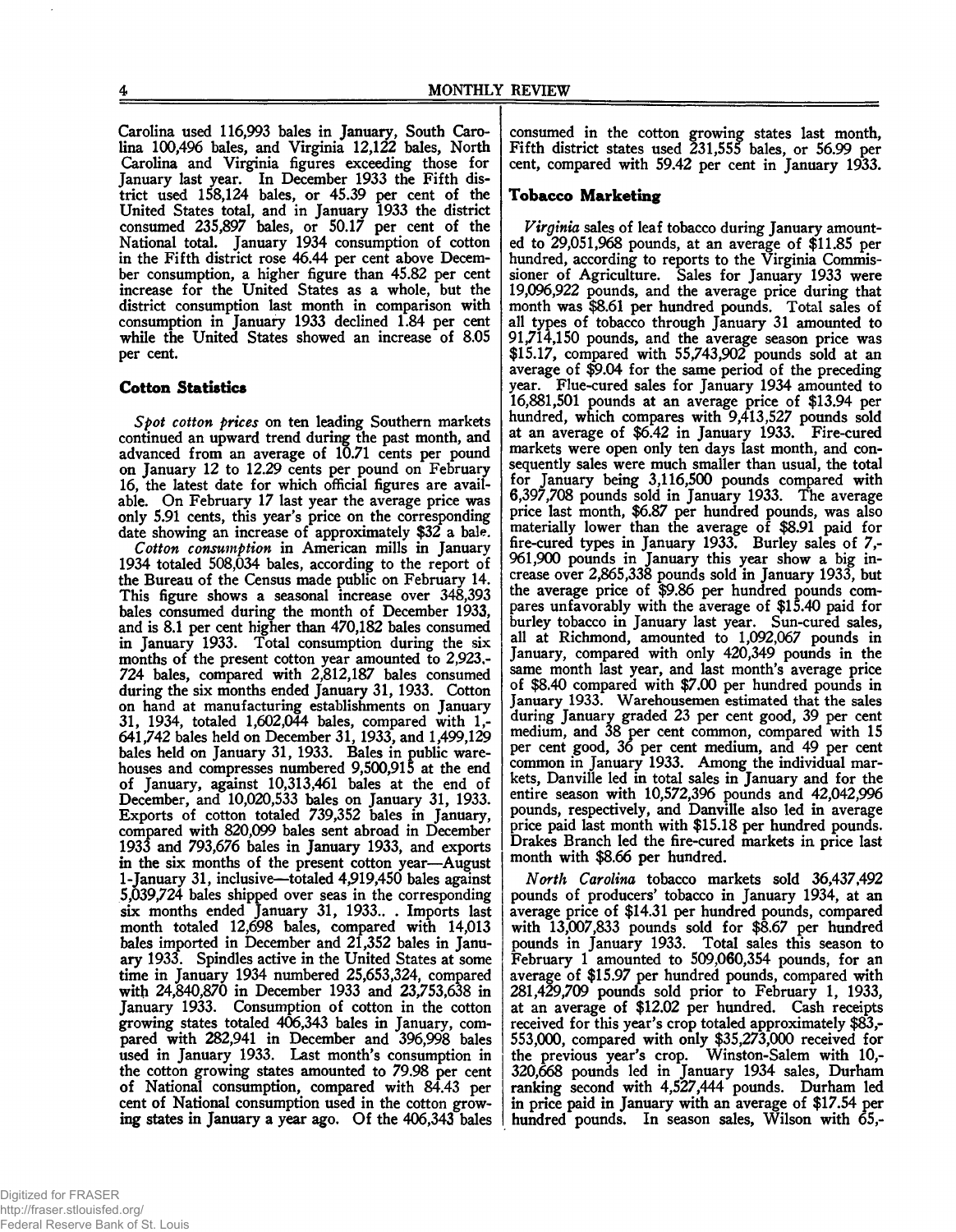228,972 pounds and Greenville with 64,546,458 pounds are far ahead of other markets.

#### **Tobacco Manufacturing**

The Internal Revenue Bureau of the Treasury Department issued a report on February 1 on taxes collected by the United States on tobacco manufacturing in 1933. Total taxes collected on all tobacco products amounted to \$409,308,921, and of this sum \$309,011,- 611, or 75.5 per cent, was paid in the Fifth Federal reserve district, chiefly in North Carolina and Virginia. Tobacco manufacturing taxes for the United States as a whole rose 5.7 per cent in 1933 in comparison with taxes in 1932, but in the Fifth district the amount paid to the Treasury last year rose 9.3 per cent above the amount paid in 1932. Taxes on cigarettes paid in the United States in 1933 totaled \$335,534,623, of which \$281,102,882, or 83.8 per cent, was paid in the Fifth district. On cigars, the Government collected \$11,-404,458 last year, of which the Fifth district paid only \$1,076,382, or 9.4 per cent. Manufactured tobacco, including chewing tobacco, smoking mixtures and snuff, brought in a total to the Treasury of \$61,457,311, of which the Fifth district paid \$26,832,347, or 43.7 per cent. The Treasury received less in 1933 than in 1932 from taxes on cigars and manufactured tobacco, but more than made up the two decreases by the increase in taxes from cigarettes. North Carolina was far in the lead in cigarette production with tax payments totaling \$187,082,311, Virginia ranking second with payments totaling \$94,020,284. North Carolina also led in taxes paid on manufactured tobacco, with \$21,- 699,333, but Ohio ranked second with \$8,939,606. The actual number of cigarettes produced in 1933 in the United States was  $111,763,441,149$ , of which the Fifth district made 93,700,961,000. North Carolina manufactured 62,360,770,000 cigarettes in 1933, and Virginia produced 31,340,095,000 cigarettes.

#### **Agricultural Notes**

Not much farm work is done during January and February, but on the whole farmers are well advanced in their planning and arrangements for 1934 crops. Reports indicate that with larger receipts for 1933 crops in hand, farmers are buying more mules than in any other recent year, and fertilizer distribution has also started in materially larger amount than last year. The weather during the winter prior to February was favorable for winter crops, but since February 1 temperatures have been unusually low and some grains and fruit trees appear to have suffered considerable damage. In some sections of the Fifth district there is a deficiency of moisture, but this is not yet serious and the lack could easily be made up by a few good rains.

#### **Construction**

#### **Building Permits Issued in January 1934 and 1933**

| <b>CITIES</b>                        | Permits Issued   |              | Total Valuation |               |  |
|--------------------------------------|------------------|--------------|-----------------|---------------|--|
|                                      | 1934             | 1933         | 1934            | 1933          |  |
| Baltimore, Md.                       | 451              | 556          | 445,080<br>\$   | 590.880<br>\$ |  |
| Cumberland, Md.                      | 3<br>8<br>7<br>4 | 25<br>8<br>9 | 9,200           | 3.900         |  |
| Frederick, Md.                       |                  |              | 6.050           | 410           |  |
| Hagerstown, Md.                      |                  |              | 8,760           | 1,275         |  |
| Salisbury, Md.                       |                  |              | 10,450          | 5,400         |  |
| Danville, Va.                        | 8                | 14           | 4,075           | 8,505         |  |
| Lynchburg, Va.                       | 12               | 19           | 18,776          | 27,067        |  |
| Nor folk,<br>Va.                     | 71               | 65           | 26,060          | 65.190        |  |
| Petersburg, Va.                      | 3                | 4            | 2,900           | 2,500         |  |
| Portsmouth, Va.                      | 12               | 19           | 4,880           | 10,285        |  |
| Richmond, Va.                        | 53               | 52           | 62,830          | 53,230        |  |
| Roanoke, Va.                         | 20               | 16           | 24,238          | 9,874         |  |
| Bluefield, W. Va                     | 5                | 3            | 725             | 550           |  |
| Charleston, W. Va                    | 50               | 76           | 14,202          | 10,320        |  |
| Clarksburg, W. Va                    | 10               | 7            | 5,895           | 3,186         |  |
| Huntington, W. Va<br>Asheville, N. C | 9                | 12           | 6,100           | 7,415         |  |
|                                      | 19               | 14           | 8,320           | 15,435        |  |
|                                      | 15               | 21           | 28,205          | 50,291        |  |
|                                      | 25               | 10           | 62,800          | 326,075       |  |
| Greensboro, N. C<br>High Point, N. C | 18               | 27           | 10,660          | 35,700        |  |
|                                      | 4                | 5            | 1.325           | 2,600         |  |
| Raleigh, N. C.                       | 8<br>1           | 11           | 3,983           | 6.040         |  |
| Rocky Mount, N. C                    |                  | 0            | 40              | o             |  |
| Salisbury, N. C                      | 3                | 3            | 10,525          | 2,800         |  |
| Winston-Salem, N. C.                 | 40               | 26           | 20,374          | 16,950        |  |
| Charleston, S. C                     | 17               | 19           | 6,889           | 14,170        |  |
| Columbia, S. C                       | 19               | 25           | 11,980          | 14.157        |  |
| Greenville. S. C                     | 11               | 32           | 8,100           | 7.030         |  |
| Rock Hill, S. C…………                  | 12               | 3            | 2,900           | 1.385         |  |
| Spartanburg, S. C                    | 4                | 10           | 1,382           | 2,837         |  |
| Washington, D. C                     | 232              | 328          | 337,475         | 392,080       |  |
| District Totals                      | 1.154            | 1,401        | \$1,165,179     | \$1,687,537   |  |

*Building permits* issued by inspectors in thirty-one Fifth district cities numbered only 1,154 in January 1934, with estimated valuation amounting to \$1,165,179, compared with 1,401 permits and valuation figures totaling \$1,687,537 in January 1933, decreases of 17.6 per cent and 31.0 per cent in number of permits and in valuation, respectively. Twelve cities reported more permits in the 1934 month, and fifteen cities reported higher valuation figures, but all of the five largest cities except Richmond showed lower valuation figures last month.

*Contracts awarded* in January for construction work in the Fifth reserve district totaled \$31,109,468, including both urban and rural construction, compared with \$4,735,493 for contracts awarded in January 1933, according to figures collected by the F. W. Dodge Corporation. Of the January 1934 awards, \$1,873,433, or only 6 per cent, represented contracts for residential types of construction, compared with 1,458,368, or 31 per cent, in contracts awarded for residential building in January last year.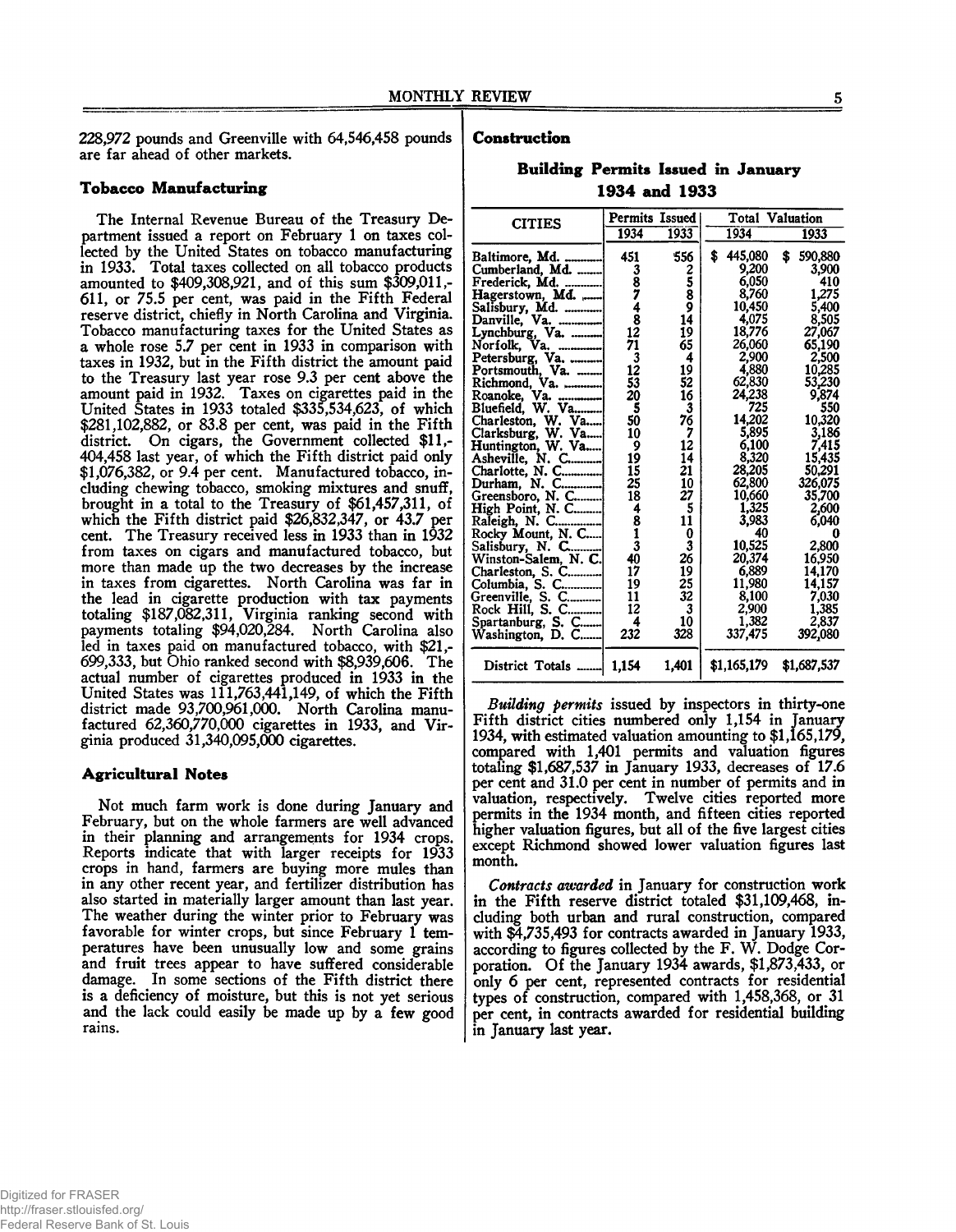#### **R etail Trade, 30 Department Stores**

|                                                               |      |                           | Richmond Baltimore Washington Other Cities District |         |
|---------------------------------------------------------------|------|---------------------------|-----------------------------------------------------|---------|
| January 1934 sales, compared with sales in January 1933:      |      |                           |                                                     |         |
|                                                               |      | $+30.1 +10.4 +10.1 +24.7$ |                                                     | $+13.6$ |
| Jan. 31, 1934, stocks, compared with stocks on Jan. 31, 1933: |      |                           | $+14.1$ $+22.2$ $+16.0$ $-4.9$ $+15.7$              |         |
| Jan. 31, 1934, stocks, compared with stocks on Dec. 31, 1933: |      |                           | $-6.8$ $-7.5$ $-6.8$ $-2.7$ $-6.7$                  |         |
| Number of times stock was turned in January 1934;             |      |                           |                                                     |         |
| .292                                                          | .232 | - 249                     | .234                                                | .245    |
| Percentage of Jan. 1, 1934, receivables collected in January: |      |                           |                                                     |         |
| 30.7                                                          | 30.9 | 28.6                      | 28.8                                                | 29.7    |

Sales in thirty department stores in the Fifth reserve district in January continued to compare favorably with sales in the corresponding month of the preceding year. Sales were 13.6 per cent larger in dollar value than sales in January 1933, the largest gain reported for any month except August 1933 since the depression began.

Stocks on the shelves of the reporting stores declined an average of 6.7 per cent during January, a seasonal reduction, but at the end of the month stocks averaged 15.7 per cent above stocks a year earlier. Stocks were turned an average of .245 times during January, a slightly faster rate than .242 times in January 1933.

Collections in January 1934 averaged 29.7 per cent of receivables outstanding at the beginning of the month, a higher percentage than 28.2 per cent collected in January 1933.

#### **W holesale Trade, 58 Firms**

|  | 7 6 13 11<br>Groceries Dry Goods Shoes Hardware Drugs<br>January 1934 sales, compared with sales in January 1933:<br>$+24.5$ $+89.8$ $+51.1$ $+76.2$ $+13.3$<br>January 1934 sales, compared with sales in December 1933:<br>$+2.0$ $+83.8$ $+128.3$ $+14.4$ $+12.0$<br>Jan. 31, 1934, stocks, compared with Jan. 31, 1933, stocks:<br>$+16.2(8^*)$ $+55.0(3^*)$ $+ 24.3(4^*)$ $+17.5(7^*)$<br>Jan. 31, 1934, stocks, compared with Dec. 31, 1933, stocks:<br>$+ 4.3(8*)$ $+13.9(3*)$ $+ 6.0(4*)$ $+ 6.4(7*)$<br>Percentage of Jan. 1, 1934, receivables collected in January:<br>$76.6(12^*)$ $48.7(4^*)$ $47.0(6^*)$ $43.2(11^*)$ $59.9(7^*)$ |
|--|-------------------------------------------------------------------------------------------------------------------------------------------------------------------------------------------------------------------------------------------------------------------------------------------------------------------------------------------------------------------------------------------------------------------------------------------------------------------------------------------------------------------------------------------------------------------------------------------------------------------------------------------------|

♦Number of reporting firms.

Wholesale trade by 58 firms in 5 representative lines in the Fifth reserve district in January 1934 made a remarkable comparison with the volume of business done by the same firms in January last year, and also showed considerably more than the normal seasonal increase in comparison with the volume of trade in December. Dry goods, shoes and hardware showed especially noteworthy gains in sales in comparison with January 1933 sales.

Stocks on hand at the end of January this year were larger in all of the four lines for which figures are available than they were at the end of January last year, and all lines also showed moderate increases of a seasonal nature in stocks during the past month. The stock increases during the year were not as large as the increases in sales.

Collections in January were better in every line reported upon than they were in January 1933, the percentage of collections to outstanding receivables being larger in January 1934 in every line.

(Compiled February 21, 1934)